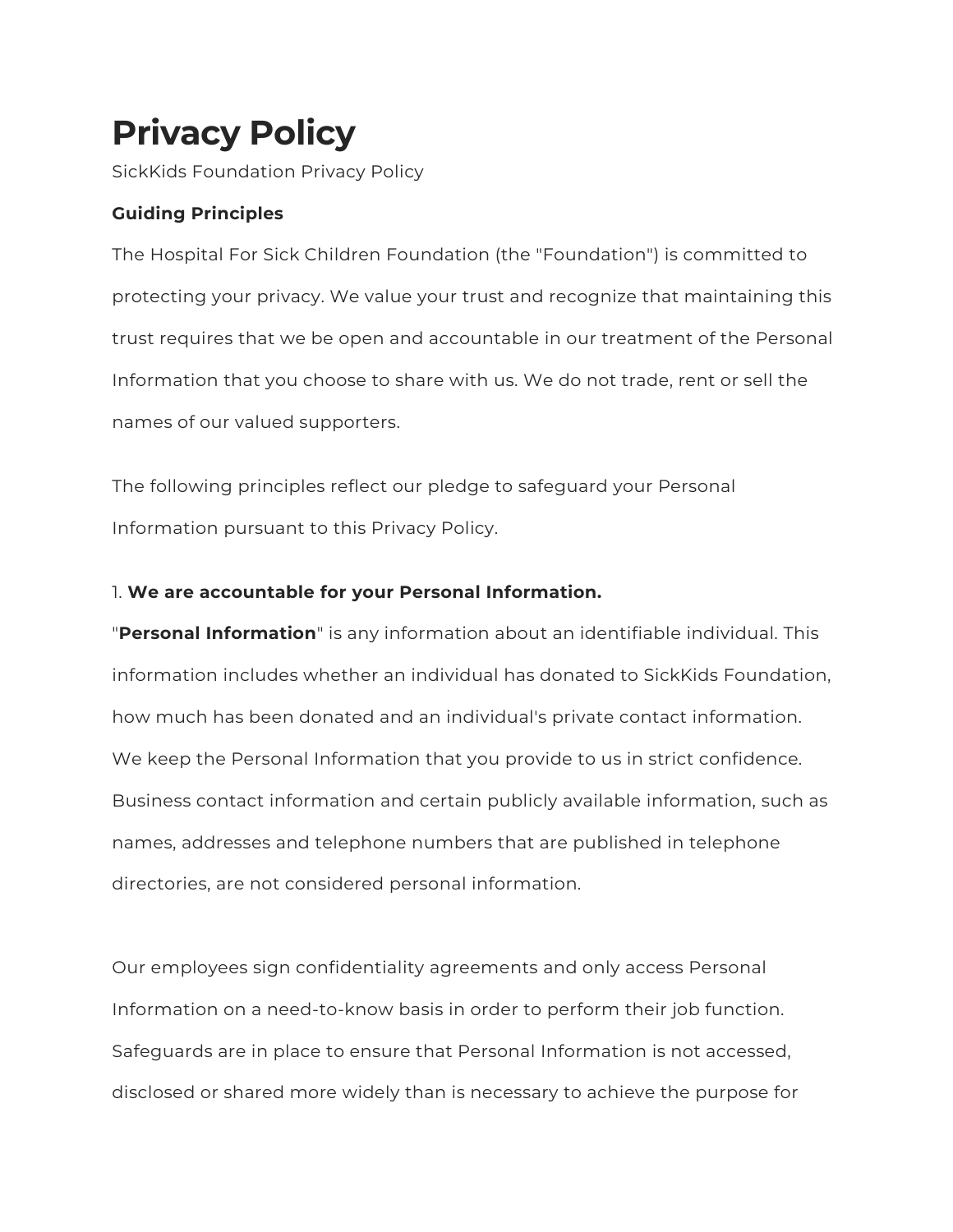which it was gathered. We also take measures to ensure the integrity of this information is maintained and to prevent its being lost or destroyed. Individuals may access their Personal Information at any time to ensure that it is correct and current.

# 2. **We collect, use and disclose Personal Information for the purposes that we identify to you.**

We may collect information from you in the following ways:

- Information that you provide to us;
- Information we collect about you from our interactions with you (for example, when you use our website or other technology); and
- Information we obtain from third-party sources.

When the Foundation collects Personal Information directly from individuals, the Foundation identifies the purposes for which Personal Information is collected at or before the time of collection. These purposes include: fundraising, the administration of the donations, providing information about the activities of the Foundation and The Hospital For Sick Children, compliance with legal and regulatory requirements and to ask for support in our mission to improve children's health.

# 3. **We obtain your consent to collect, use or disclose your Personal Information.**

We collect, use or disclose your Personal Information with your permission. Your permission may be expressed orally, in writing or may be implied, and you may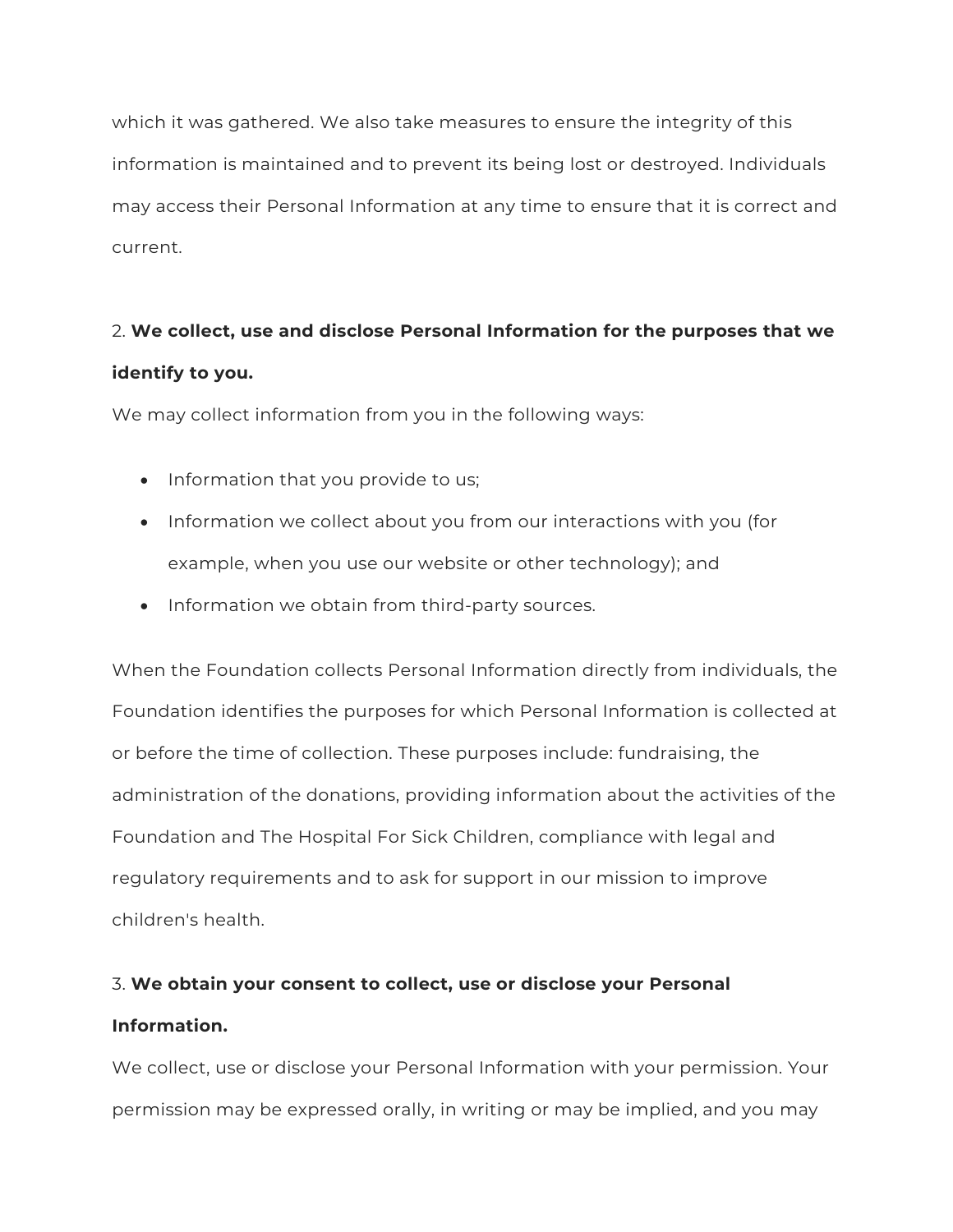provide it to us or a third party orally, electronically or in writing. You may limit or opt-out of future contact by the Foundation by contacting us at **[donor.inquiries@sickkidsfoundation.com](mailto:donor.inquiries@sickkidsfoundation.com)**.

### 4. **We limit the collection of your Personal Information.**

We limit the collection of Personal Information to that which is necessary for the purposes identified. Personal Information will be collected only by fair and lawful means.

### 5. **We limit the use, disclosure and retention of Personal Information.**

Personal Information will not be used or disclosed for purposes other than those for which it was collected, except with consent or as required by law. Personal Information will be retained only as long as necessary for the fulfillment of those purposes. The Foundation does not trade, rent or sell any Personal Information to third parties.

We only disclose your information to the following persons:

- The Hospital For Sick Children, on an as needed basis;
- certain service providers that conduct activities on our behalf (as described below);
- other registered charities when we conduct joint fundraising activities with them;
- law enforcement or Canada Revenue Agency officials if it relates to a criminal investigation, alleged illegal activity, or as required by law; or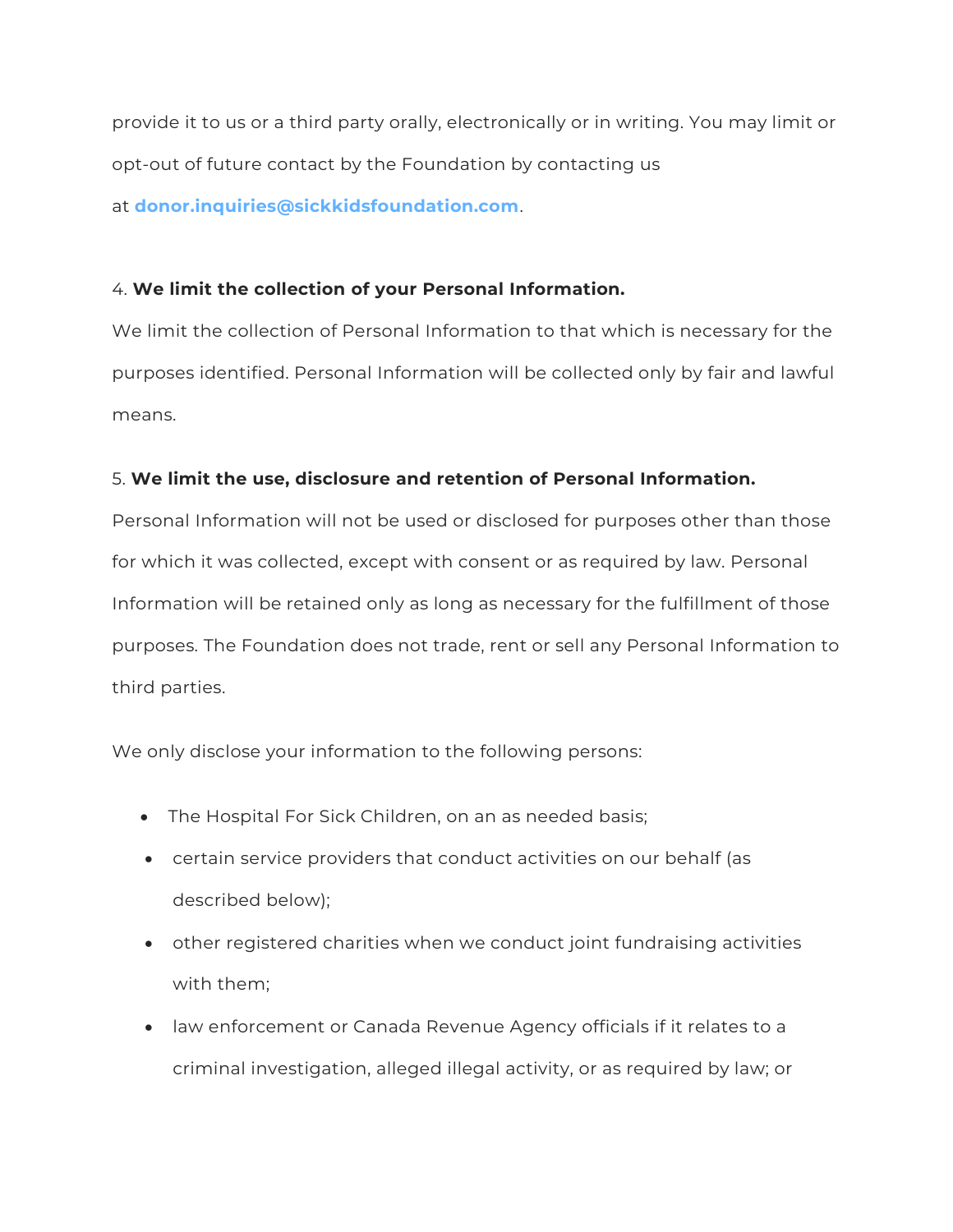• other persons, with your consent.

Where we choose to have certain service providers conduct activities on our behalf (such as some fundraising and processing services), we select the service providers very carefully and take all reasonable precautions to ensure that the service provider protects your Personal Information. Some of our service providers are located outside of Canada. As a result, unless there is a legal or regulatory requirement to keep such information in Canada, your Personal Information may be stored or processed outside of Canada and your Personal Information may be accessible to law enforcement and/or regulatory authorities in accordance with the laws of these jurisdictions.

For example, the Foundation's web pages contain online forms that allow visitors to make a donation. The personal and credit card information provided on these forms is used only to process these donations. Online donations to the Foundation may be processed through third parties. The security and privacy policies of these third parties are available by clicking on the "Privacy Policy" link on the online donation form web pages.

#### 6. **Accuracy of Personal Information.**

We rely on our donors to provide us with accurate Personal Information. To change or modify any Personal Information previously provided to the Foundation, write to us at: Donor Inquiries, The Hospital for Sick Children Foundation, 525 University Avenue, Suite 835, Toronto, ON M5G 2L3 or send an email to **[donor.inquiries@sickkidsfoundation.com](mailto:donor.inquiries@sickkidsfoundation.com)**.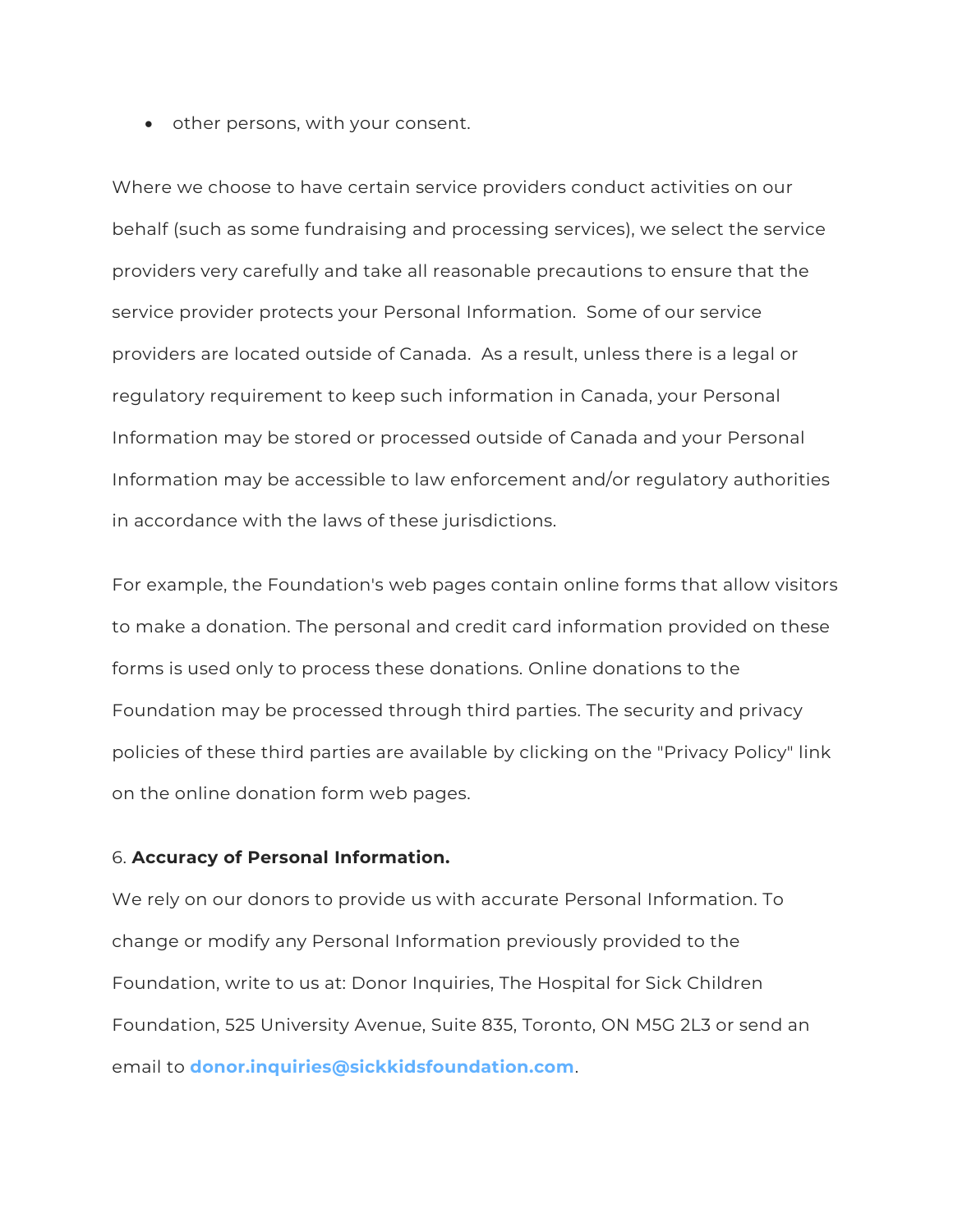#### 7. **We safeguard your Personal Information.**

Personal Information is protected with security safeguards appropriate to the sensitivity of the information.

We use password protocols and secure websites to protect Personal Information we receive when an online donation is made. Our software is routinely updated to maximize protection of such information.

#### 8. **We are open about our privacy practices.**

We make our practices relating to the management of Personal Information available to you by posting the Foundation's Privacy Policy on our websites. You may request a print version of our Privacy Policy by contacting the Privacy Officer at The Hospital for Sick Children Foundation, 525 University Avenue, Suite 835, Toronto, ON M5G 2L3 or send an email

to **[privacy.officer@sickkidsfoundation.com](mailto:privacy.officer@sickkidsfoundation.com)**.

#### 9. **We allow you to access your Personal Information.**

You may ask us whether we hold any Personal Information about you. You can see that information and ensure that it's accurate by contacting the Privacy Officer at The Hospital for Sick Children Foundation, 525 University Avenue, Suite 835, Toronto, ON M5G 2L3 or send an email

to **[privacy.officer@sickkidsfoundation.com](mailto:privacy.officer@sickkidsfoundation.com)**.